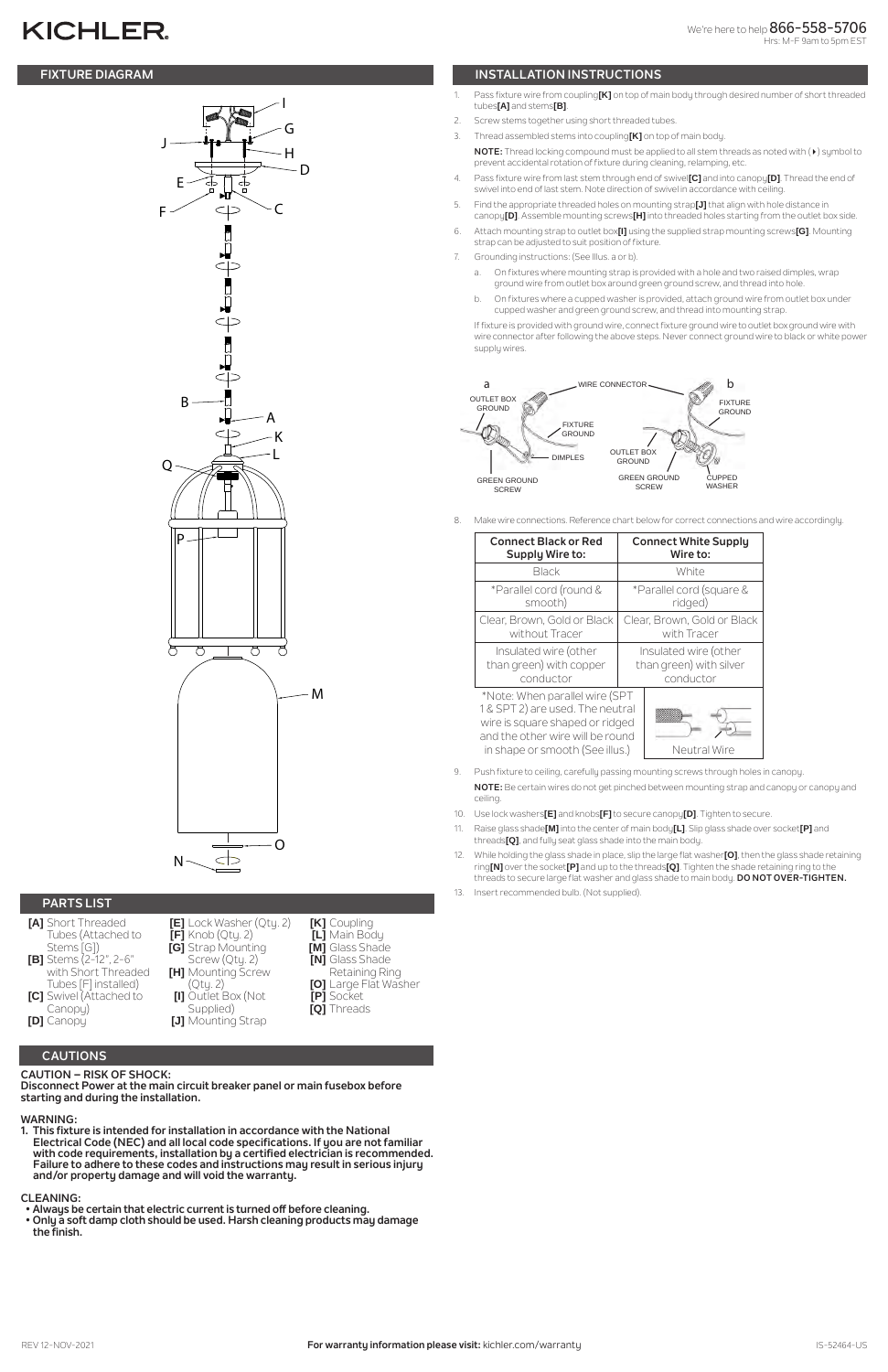# **PRÉCAUTIONS**

#### **ATTENTION – RISQUE DE DÉCHARGES ÉLECTRIQUES: Couper le courant au niveau du panneau du disjoncteur du circuit principal ou de la boîte à fusibles principale avant de procéder à l'installation.**

### **ATTENTION:**

**1. Ce luminaire doit être installé conformément aux codes d'électricité nationaux (NEC) et satisfaire toutes les spécifications des codes locaux. Si vous ne connaissez pas les exigences de ces codes, il est recommandé de confier l'installation à un électricien certifié. Ne pas se conformer à ces codes et directives pourrait provoquer des blessures sérieuses et/ou des dommages matériels et rendre la garantie non valide.**

#### **NETTOYAGE :**

- **Soyez toujours certain que l'alimentation électrique du luminaire est fermée avant le nettoyage.**
- **N'utilisez qu'un chiffon doux humide. Les produits de nettoyage acides/abrasifs peuvent endommager le fini.**

# **DIAGRAMME D'APPAREILS INSTRUCTIONS D'INSTALLATION**

# **KICHLER**

# **LISTE DES PIÈCES**

- **[A]** Tubes Filetés Courts (fixés aux tiges [G]) **[B]** Tiges (2-12 po, 2-6 po avec des tubes filetés courts [F] installés). **[C]** Rotule (fixée au
- **[E]** Rondelle de Blocage (Qté 2) **[F]** Bouton (Qté 2) **[G]** Vis de Montage de L'étrier (Qté 2) **[H]** Vis de Montage (Qté 2)





**[K]** Accouplement **[L]** Corps Principal **[M]** Cache en Verre

- **[N]** Bague de Retenue
- du Cache en Verre **[O]** Grande Rondelle
	- Plate

**[P]** Douille **[Q]** Filetages

- 9. Utilisez des rondelles de blocage**[E]** et des boutons**[F]** pour fixer le cache**[D]**. Serrez pour fixer.
- 10. Soulevez le cache en verre**[M]** au centre du corps principal**[L]**. Glissez le cache en verre sur la douille**[P]** et les filetages**[Q]** et insérez complètement le cache en verre dans le corps principal.
- 11. Tout en maintenant le cache en verre, glissez la grande rondelle plate**[O]**, puis la bague de retenue du cache en verre**[N]** sur la douille**[P]** et jusqu'aux filetages**[Q]**. Serrez la bague de retenue du cache en verre sur les filetages pour fixer la grande rondelle plate et le cache en verre au corps principal. **NE PAS SERRER EXCESSIVEMENT.**
- 12. Installez l'ampoule recommandée (non fournie)
- 1. Passez le fil du luminaire depuis l'accouplement**[K]** par le nombre souhaité de tubes filetés courts**[A]** et de tiges**[B]**.
- 2. Vissez les tiges ensemble à l'aide de tubes filetés courts.
- 3. Vissez les tiges assemblées dans l'accouplement**[K]** en haut du corps principal.

**REMARQUE :** Appliquer le frein filet sur tous les filets de la tige indiqués par le symbole (4) pour empêcher la rotation accidentelle du luminaire pendant le nettoyage, remplacement de lampe, etc.

- 4. Acheminez le fil du luminaire depuis la dernière tige par l'extrémité de la rotule**[C]** et dans le cache**[D]**. Vissez l'extrémité de la rotule dans l'extrémité de la dernière tige. Prenez note du sens de la rotule par rapport au plafond.
- 5. Localisez les trous taraudés appropriés, sur l'étrier de montage**[J]**, qui s'alignent sur la distance de trou dans le cache**[D]**. Placez les vis de montage**[H]** dans les trous taraudés en commençant par la boîte de sortie.
- 6. Fixez l'étrier de montage sur la boîte de sortie**[I]** avec les vis de montage de l'étrier**[G]**. Vous pouvez régler l'étrier de montage en fonction de la position du luminaire.
- 7. Connecter les fils. Se reporter au tableau ci-dessous pour faire les connexions.

| Connecter le fil noir ou                                                                                                                                                    | Connecter le fil blanc de      |
|-----------------------------------------------------------------------------------------------------------------------------------------------------------------------------|--------------------------------|
| rouge de la boite                                                                                                                                                           | la boîte                       |
| A Noir                                                                                                                                                                      | A Blanc                        |
| *Au cordon parallèle (rond                                                                                                                                                  | *Au cordon parallèle (à        |
| et lisse)                                                                                                                                                                   | angles droits el strié)        |
| Au transparent, doré,                                                                                                                                                       | Au transparent, doré,          |
| marron, ou noir sans fil                                                                                                                                                    | marron, ou noir avec un til    |
| distinctif                                                                                                                                                                  | distinctif                     |
| Fil isolé (sauf fil vert) avec                                                                                                                                              | Fil isolé (sauf fil vert) avec |
| conducteur en cuivre                                                                                                                                                        | conducteur en argent           |
| *Remarque: Avec emploi d'un<br>fil paralléle (SPT 1 et SPT 2). Le<br>fil neutre est á angles droits ou<br>strié et l'autre fil doit étre rond ou<br>lisse (Voir le schéma). | Fil Neutre                     |

8. Poussez le luminaire vers le plafond en passant soigneusement les vis de montage par les trous dans le cache.

**REMARQUE :** S'assurer que les fils ne se coincent pas entre l'étrier de montage et le cache ou le cache et le plafond.